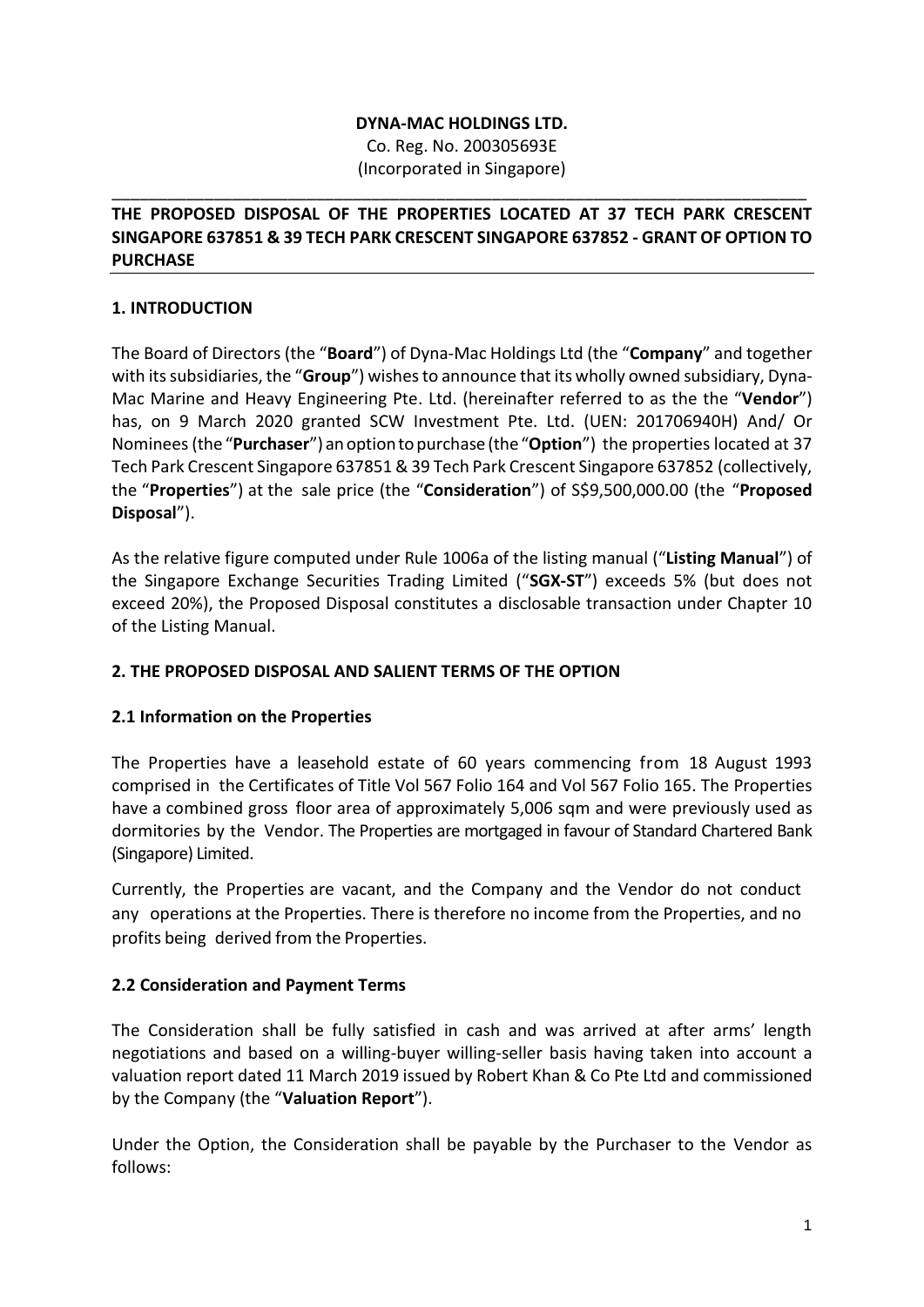(a) the sum of S\$95,000.00 (the "**Option Fee**") (plus GST) shall be payable upon the grant of the Option by the Vendor;

(b) the sum of S\$380,000.00 (the "**Balance Deposit**") shall be payable upon exercise of the Option by the Purchaser; and

(c) the balance of the Consideration, which is equivalent to 95% of the Consideration, shall be payable upon completion of the Proposed Disposal ("**Completion**").

Under the terms of the Option, in the event that the Option is not exercised by the Purchaser, the Option Fee shall be forfeited to the Vendor.

# **2.3 Conditional Disposal**

The Proposed Disposal is conditional upon, *inter alia*, the following conditions precedent (the "**Conditions Precedent**"):

(i) the Purchaser's solicitors having received satisfactory replies to the usual legal requisitions and road and drainage interpretation plans sent to the various relevant government departments; and

(ii) the written consent from the Commissioner of Land of the Singapore Land Authority (**"SLA"**) for the Proposed Disposal or written confirmation that no such consent is required.

### **2.4 Completion**

Completion of the Proposed Disposal is expected to take place on the date falling 3 months from the date of the Purchaser's exercise of the Option, or such other date as may be agreed with the Purchaser (the "**Completion Date**").

Vacant possession of the Properties shall be delivered to the Purchaser on the Completion Date.

### **3. RATIONALE FOR THE PROPOSED DISPOSAL**

The Board believes that the Proposed Disposal is in the best interests of the Group and the Shareholders, as it will enable the Group to realize the value of the Properties thereby improving the liquidity of the Group. This would also allow the Group to reallocate its resources to improve and optimize the utilization of assets.

### **4. FINANCIAL EFFECTS OF THE PROPOSED DISPOSAL**

### **4.1 Financial Effects**

The *pro forma* financial effects of the Proposed Disposal as set out below are for illustrative purposes only and do not necessarily reflect the future actual financial position and results of the Group following Completion.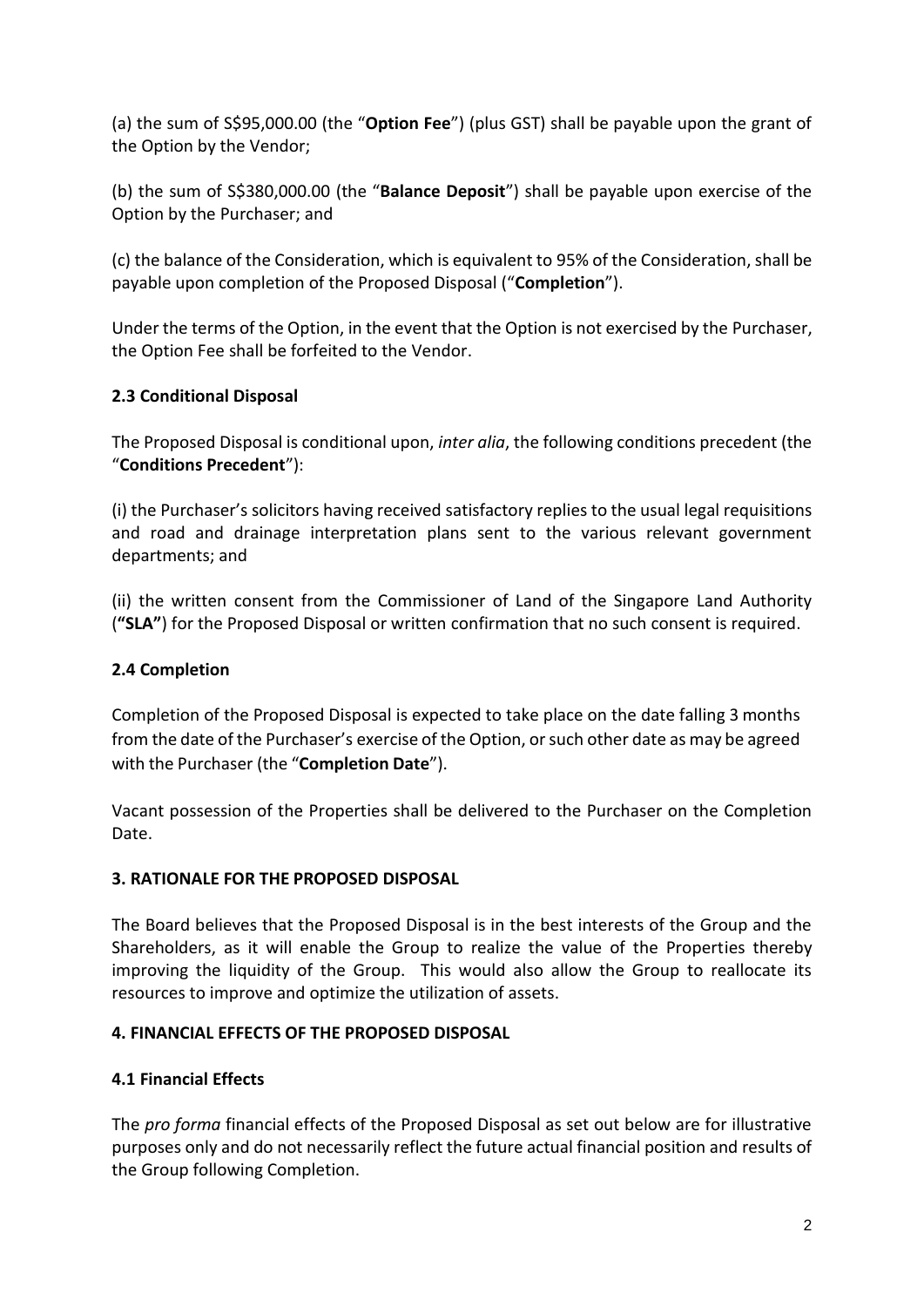Purely for illustrative purposes only, based on the Group's latest announced unaudited consolidated financial statements for the financial year ended 31 December 2019 (being the most recently completed financial year), the *pro forma* financial effects of the Proposed Disposal are as follows:

## (i) Net tangible assets ("NTA") per share

Assuming that the Proposed Disposal had been completed on 31 December 2019:

|                                           | <b>Before</b><br>the<br>Proposed | <b>After the Proposed Disposal</b> |
|-------------------------------------------|----------------------------------|------------------------------------|
|                                           | <b>Disposal</b>                  |                                    |
| NTA (S\$'000)                             | 81,198                           | 81,008                             |
| Number of issued shares                   | 1,023,211                        | 1,023,211                          |
| excluding<br>shares<br>treasury<br>(1000) |                                  |                                    |
| NTA per share (cents)                     | 7.94                             | 7.92                               |

#### (ii) Earnings per share

Assuming that the Proposed Disposal had been completed on 1 January 2019:

|                               | <b>Before</b><br>the<br>Proposed | <b>After the Proposed Disposal</b> |
|-------------------------------|----------------------------------|------------------------------------|
|                               | <b>Disposal</b>                  |                                    |
| (Loss) after tax attributable | (23, 791)                        | $(23,981)^*$                       |
| to equity holders of the      |                                  |                                    |
| Company (S\$'000)             |                                  |                                    |
| Weighted average number       | 1,023,211                        | 1,023,211                          |
| of shares ('000)              |                                  |                                    |
| Earnings per share (cents)    | (2.33)                           | (2.34)                             |

*\*Taking into account the estimated expenses and tax.*

### **4.2 Value of the Properties**

The Properties are valued at S\$13,400,000.00 based on the Valuation Reports, which took into consideration various commercial factors, including the location and building design of the Properties.

Based on the latest announced unaudited accounts of the Company for the financial year ended 31 December 2019:

(i) the NTA value (and book value) of the Properties is approximately S\$9,500,000.00;

(ii) no net profits are attributable to the Properties;

(iii) proceeds from the Proposed Disposal equates the book value of the Properties; and